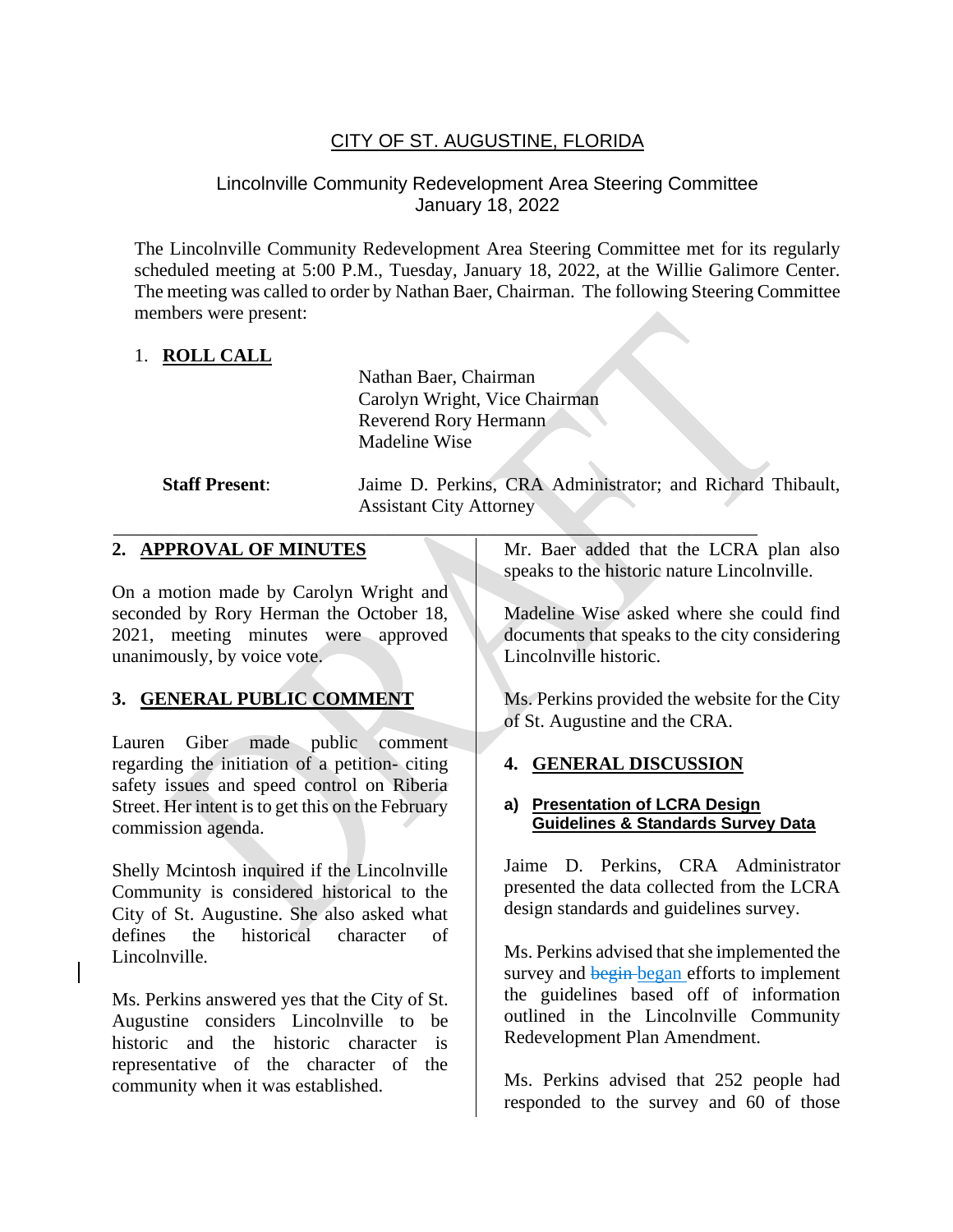people had been disqualified from completing the survey because they did not identify as a Lincolnville stakeholder.

Ms. Perkins stated that the survey data collected was representative of residents wanting to pursue opportunities of developing guidelines and/or standards. Ms. Perkins also advised that the survey was just one method of public outreach and engagement and that additional methods will be used as we pursue the development of standards and/or guidelines.

### **b) Design Standards and Guidelines Presentation**

Jeremy Marquis, Les Thomas, Carolina Schultz, and Conner Dowling provided a presentation outlining guidelines versus standards, architectural styles; historic and modern infills, and next steps in the project process.

Jeremy stated that a standard would be considered a requirement and regulated by the City of St. Augustine, whereas a guideline would be a suggestion or request for stakeholders to consider when building or rehabbing structures.

Les Thomas stated that the new infill construction on Riberia Street is not completely out of character for Lincolnville but is missing some key components that could help the houses be more compatible with the historic character. He also stated that he believes the number of units in the small area contributes to the concern of residents that are about architectural integrity in Lincolnville.

#### **c) LCRA Overview and Project(s) Update**

Ms. Perkins provided an update on projects within the LCRA. She advised that First Baptist Phase I is ongoing and although a little behind schedule has a tentative completion of early March. Phase II is scheduled to begin shortly after. The St., Paul reroofing project is complete and Ms. Perkins is anticipating receiving project close-out documents in the coming week.

Ms. Perkins advised that she received two applications for Institutional Rehab- St. Paul Parsonage and Sisters of St. Joseph.

Ms. Perkins spoke to the success of the Excelsior parking lot. She said that she believes it is helping to mitigate street parking produced by local businesses. Ms. Perkins said she would reach out to local businesses in the neighborhood, in hopes to encourage those business owners to encourage their patrons to use the public parking lot.

The MLK streetscape is moving forward, and meetings have been scheduled with consultants to review concept design plans.

Ms. Perkins will continue to work with consultants and engage the public as we continue the beautification of the neighborhood, and pocket parks.

Ms. Perkins provided her contact information for anyone that would like to contact her regarding CRA efforts.

Ms. Wise inquired about why the survey was not done differently and stated that everyone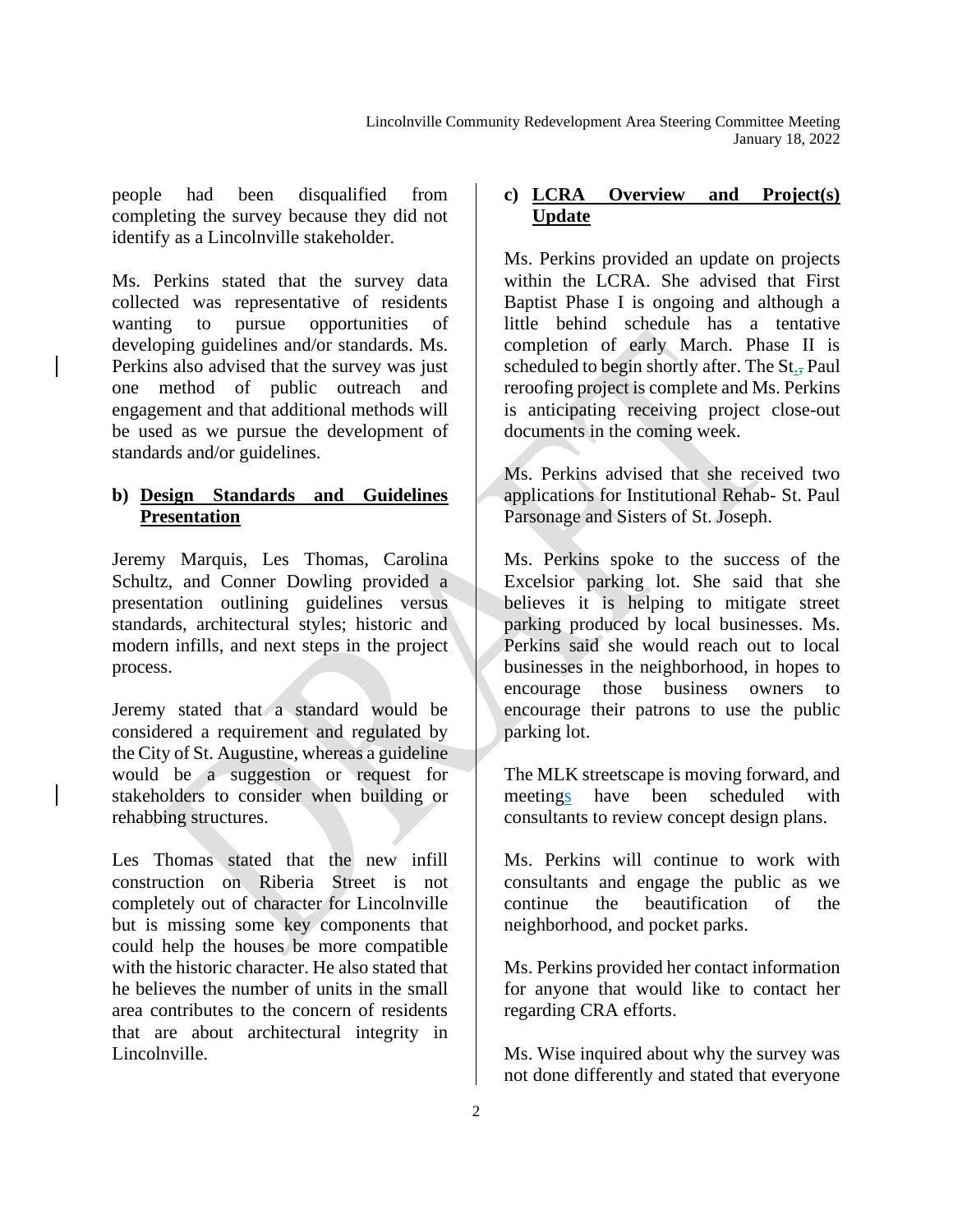is not online to take an electronic survey. She stated that she had to pass out surveys and that she did not feel it was her job.

Ms. Perkins responded thanking Ms. Wise for her efforts in making residents aware of the survey. Ms. Perkins also stated that although she was aware that this was not Ms. Wise's job, she hoped that residents would share the information and keep their neighbors informed. Ms. Perkins added that she hoped that Steering Committee Members would use their network and platform to inform residents about efforts within the LCRA

#### **5. Public Comment Regarding Agenda Items 4a-c**

Jan Kelly stated she resided on Oneida street and wanted to make the Agency aware of the homeless issue at Eddie Vickers Park. Ms. Kelly stated that she was advised by City manager, John Regan to call the police when there are concerns of safety.

Assistant City Attorney, Richard Thibault answered that the city does not have an exclusionary zone that pushes the homeless out and that Ms. Kelly can continue to reach out to law enforcement if she has concerns of safety.

Tom Gilboy inquired about abandoned properties in Lincolnville and if standards would help with that issue. Ms. Perkins stated that the development of the guidelines is a different conversation that enforcing development of seemingly abandoned properties in the Lincolnville area. Ms. Perkins provided information

regarding the CLT and land acquisition opportunity that could help to minimize undeveloped properties.

Jay Ayres stated that the modern infill development on Riberia was taken before a board or committee when the developer went to obtain a variance for the plans. He stated that at that time the community and residents were in favor of the current designs.

A rResident inquired if there were any other components that designated a community as historic. Ms. Perkins and Les Thomas advised that there are many contributing factors such as public figures that lived in the community, the time in which the community was developed, notable events that took place in the community.

Shelly McIntosh asked if the historic character was considered when the MLK streetscape was designed. Ms. Perkins stated yes.

Nycol Smith asked how the guidelines will actually help preserve the history of African Americans and the timeline for the development of the guidelines or standards. Mr. Thibault stated that the city is already working to develop a plan to encompass all of the historic communities. Ms. Perkins advised that the development and ultimately the adoption of guidelines and plans may take a year or more. Ms. Smith continued to stress the importance of making the design guideline and urgent issue as the community is rapidly changing.